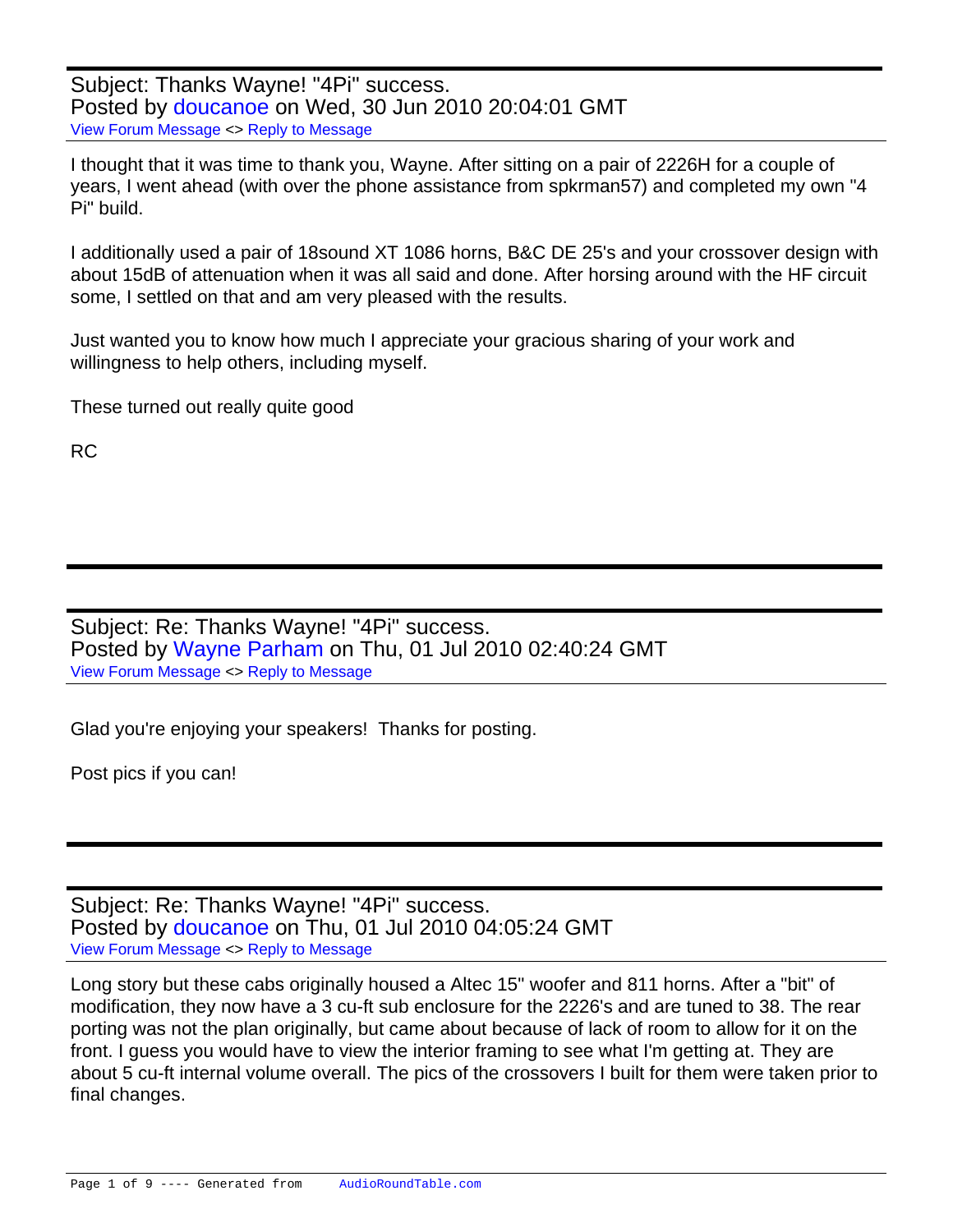## File Attachments

1) [JBL2226H 18sound XT1086 B&C DE25 037 \(816 x 612\).jpg](https://audioroundtable.com/forum/index.php?t=getfile&id=222), downloaded 1087 times 2) [JBL2226H 18sound XT1086 B&C DE25 040 \(612 x 816\).jpg](https://audioroundtable.com/forum/index.php?t=getfile&id=223), downloaded 877 times 3) [JBL2226H 18sound XT1086 B&C DE25 045 \(750 x 562\).jpg](https://audioroundtable.com/forum/index.php?t=getfile&id=224), downloaded 788 times 4) [JBL2226H 18sound XT1086 B&C DE25 031 \(816 x 612\).jpg](https://audioroundtable.com/forum/index.php?t=getfile&id=226), downloaded 845 times

Subject: Re: Thanks Wayne! "4Pi" success. Posted by [Psychoacoustic](https://audioroundtable.com/forum/index.php?t=usrinfo&id=1677) on Thu, 01 Jul 2010 04:53:23 GMT [View Forum Message](https://audioroundtable.com/forum/index.php?t=rview&th=15149&goto=63293#msg_63293) <> [Reply to Message](https://audioroundtable.com/forum/index.php?t=post&reply_to=63293)

Nice job! They look great in those cabs.

Subject: Re: Thanks Wayne! "4Pi" success. Posted by [doucanoe](https://audioroundtable.com/forum/index.php?t=usrinfo&id=244) on Thu, 01 Jul 2010 12:46:28 GMT [View Forum Message](https://audioroundtable.com/forum/index.php?t=rview&th=15149&goto=63295#msg_63295) <> [Reply to Message](https://audioroundtable.com/forum/index.php?t=post&reply_to=63295)

Thanks Psychoacoustic!

RC

Subject: Re: Thanks Wayne! "4Pi" success. Posted by [Wayne Parham](https://audioroundtable.com/forum/index.php?t=usrinfo&id=5) on Thu, 01 Jul 2010 14:51:15 GMT [View Forum Message](https://audioroundtable.com/forum/index.php?t=rview&th=15149&goto=63297#msg_63297) <> [Reply to Message](https://audioroundtable.com/forum/index.php?t=post&reply_to=63297)

Those speakers look fantastic! Three cubic feet tuned to 38Hz, yes, those are the same as four

with the exact same finish, darker sides and lighter front. I just think it looks great. Congrats!

Do you have any way to measure the polars of your speaker, to dial in the crossover for that horn? I am happy with the results I get with my horn, but the one you've used is probably the one most interesting to me of the horns discussed on the Econowave and Geddes threads. I'd be interested to see what crossover changes would be needed, if any, to get the forward lobe aimed properly.

Crossover optimization for DI-matched two-way speakersThe DI-matched approach has become so popular in the last few years, and I am happy to see it, but to me it is important to get the vertical directivity right, not just the horizontal. After all, the ceiling and floor are almost always the boundaries nearest the speaker, so those reflections are maybe the strongest contributors to the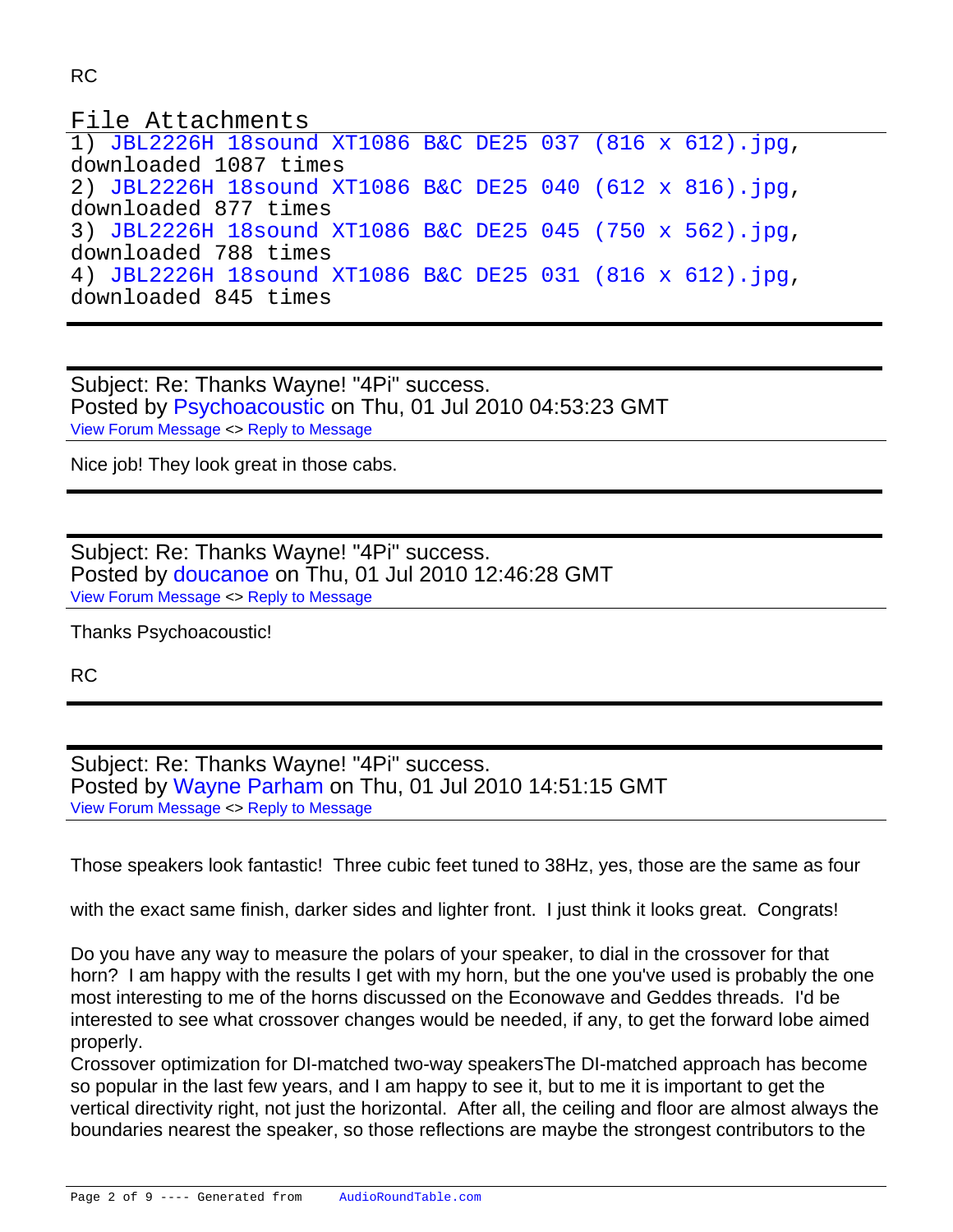reverberent field. That's why I think it is important to use a horn with pattern that's a little narrower in the vertical, and to match it with the null angle, set by driver placement and crossover phase. More information on this approach below:

Subject: Re: Thanks Wayne! "4Pi" success. Posted by [doucanoe](https://audioroundtable.com/forum/index.php?t=usrinfo&id=244) on Thu, 01 Jul 2010 16:15:40 GMT [View Forum Message](https://audioroundtable.com/forum/index.php?t=rview&th=15149&goto=63298#msg_63298) <> [Reply to Message](https://audioroundtable.com/forum/index.php?t=post&reply_to=63298)

Hey Wayne, thanks for the kind words!

Unfortunately, I'm not set up to measure polars and post for viewing. I hope to be soon but for right now, all I have to work with is WinISD, woofer tester, listening and the suggestions and advice of others.

My big hang up is that my old tired laptop doesn't even have a functioning USB port so I have held off on acquiring the software and mic. to do so. My desktop is not located in a convenient location so pulling it off would be difficult at best.

I really hope to have that remedied soon and when I do, I would be happy to provide them for analysis. For now, I'm flying by the seat of my pants

For what it's worth, here is what I have settled on for the x-overs. I followed the "new" 4Pi crossover schematic but with the following changes in the HF:

Because of my low power (SET) requirements, I omitted the multiple series and parallel resistors in the attenuation circuit and used

R1 - 30 Ohm

R2 - 10 Ohm

C1 - .33 uF

I played around with the resistor in the R2 position trying 8, 10,12 and 16 Ohm and finally settled on the 10 Ohm and am very pleased with what I'm hearing overall.

Please keep in mind that I'm just a hobbyist going by ear with no data to back up what my ears are telling me in the HF anyway I'm more than open to suggestions so if you have any, let em rip.

Here is a pic of that section of the circuit.

RC

## File Attachments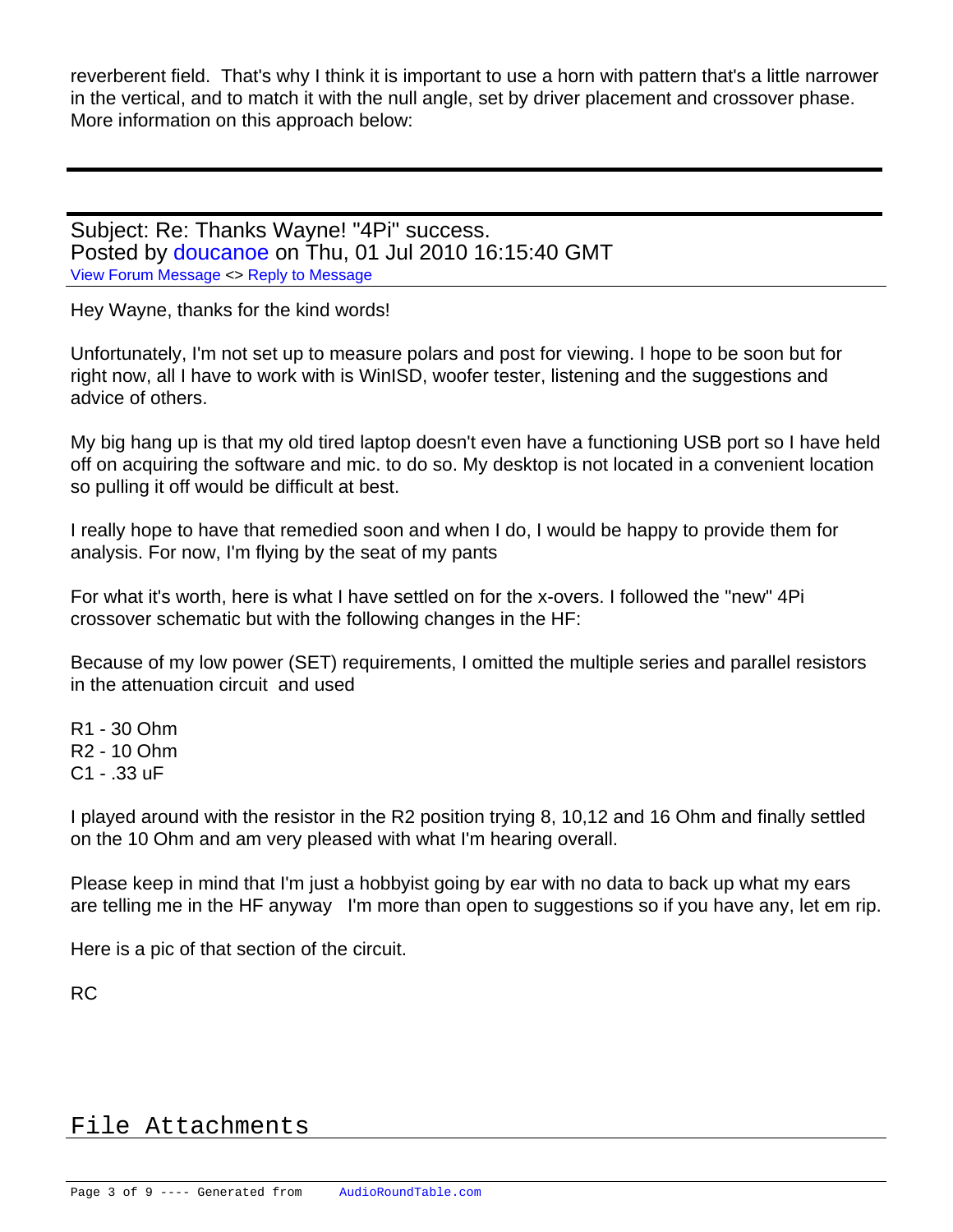Subject: Re: Thanks Wayne! "4Pi" success. Posted by [Wayne Parham](https://audioroundtable.com/forum/index.php?t=usrinfo&id=5) on Thu, 01 Jul 2010 23:08:41 GMT [View Forum Message](https://audioroundtable.com/forum/index.php?t=rview&th=15149&goto=63302#msg_63302) <> [Reply to Message](https://audioroundtable.com/forum/index.php?t=post&reply_to=63302)

For SET amps, you can reduce the number of resistors just like that. There is no harm having them, but as long as the power stays low, no heat is generated, and no damage to the resistors even if you only use one per R1/R2 leg.

I find time and time again that changing the low-pass (woofer) circuit to set the position of the forward lobe and nulls gives the best results. I would have expected that manipulating the high-pass (tweeter) circuit would be needed, but in practice, I don't find that is the case. I always move both around when evaluating and testing, but in every case, I've settled on the same tweeter circuit. Then again, my designs are all very similar, so the requirements of the tweeter circuit are similar too.

Subject: Re: Thanks Wayne! "4Pi" success. Posted by [doucanoe](https://audioroundtable.com/forum/index.php?t=usrinfo&id=244) on Fri, 02 Jul 2010 01:23:54 GMT [View Forum Message](https://audioroundtable.com/forum/index.php?t=rview&th=15149&goto=63304#msg_63304) <> [Reply to Message](https://audioroundtable.com/forum/index.php?t=post&reply_to=63304)

Interesting... I'm going to have to give that some thought.

If I'm understanding correctly, your saying that the LF could/should be address as much or more than the HF, correct?

Considering that I don't have a method of measuring, where might a guy start with that? Or maybe I should just leave well enough alone.

Subject: Crossover optimization for DI-matched two-way speakers, revisited Posted by [Wayne Parham](https://audioroundtable.com/forum/index.php?t=usrinfo&id=5) on Fri, 02 Jul 2010 20:02:42 GMT [View Forum Message](https://audioroundtable.com/forum/index.php?t=rview&th=15149&goto=63306#msg_63306) <> [Reply to Message](https://audioroundtable.com/forum/index.php?t=post&reply_to=63306)

I usually fine-tune the position of the forward lobe by adjusting the low-pass circuit slightly. I know within about 10° where the centerline of the forward lobe will be before I start, because of mathematical models or previous design efforts or both. Then measurements guide me the rest of the way, to perfect the loudspeaker and set the nulls exactly where I want them to be, outside the pattern. The process is described in the link below:

Crossover optimization for DI-matched two-way speakersWithout measurements, if it sounds good to you, probably you should leave it well enough alone. You could try and model the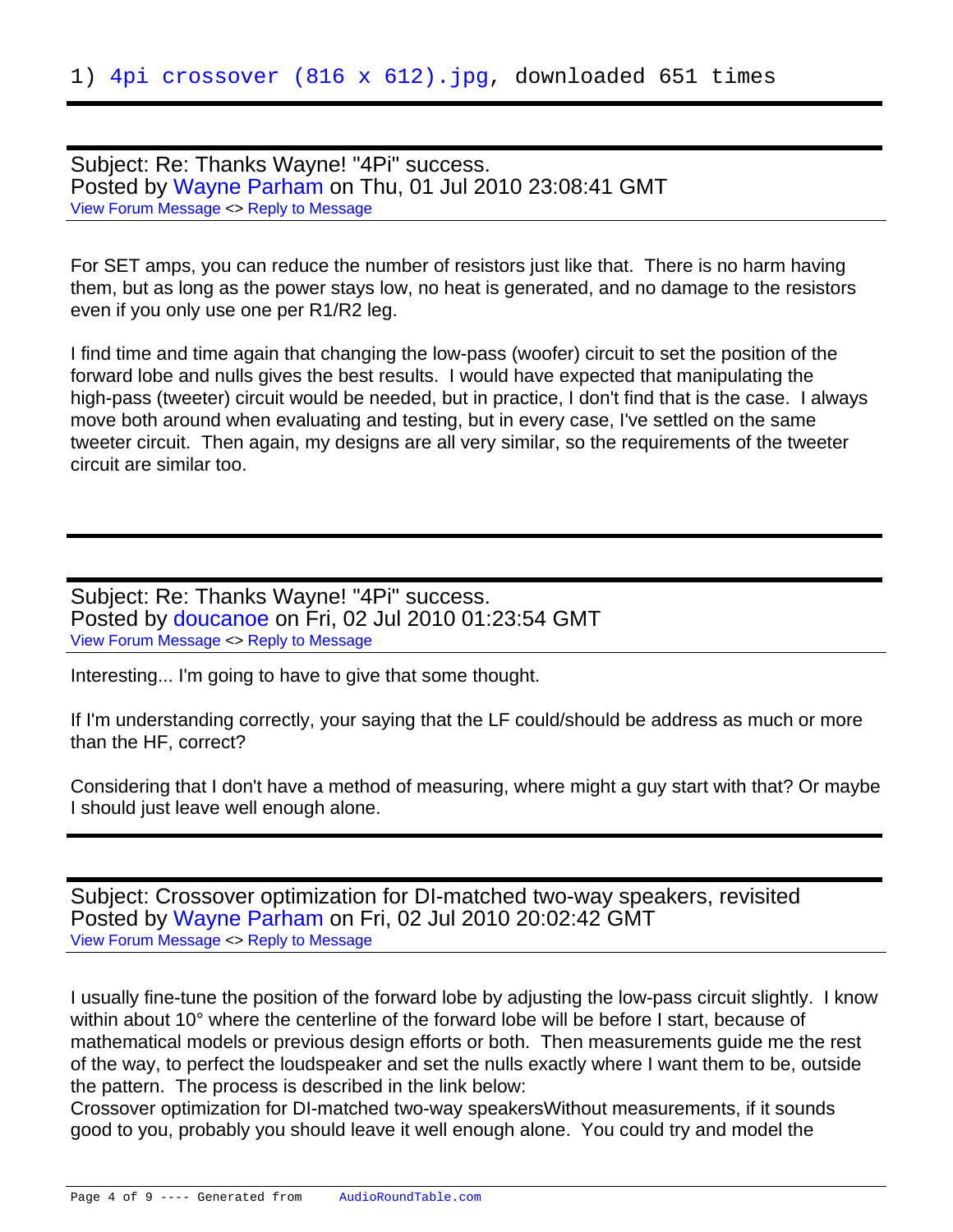system, and give it your best effort that way. For two decades, that's how I did it. I calculated the electrical phase at several frequencies through the crossover region starting below and ending above. I also calculated the delay from baffle spacing. I could then calculate where the nulls were, and set the crossover (phase) accordingly. At first, these were all hand calculations, large charts of impedance, phase and delay. Later, I started using Spice to get the transfer function. But I still modeled the acoustic interaction with hand calculations. Now days, you can use programs like LspCAD to make this process a lot easier.

But even the best models are trumped by actual measurements. I have found that it's really hard to get the forward lobe dialed in within 10° of accuracy without measurements. You can get it within about +/-10° if you're really, really diligent with your mathematical models. If you've been meticulous with your calculations/models, then what your simulations will show as the center axis of the forward lobe may be off by as much as 10° above or below. That's pretty good for a modeled loudspeaker. Then again, since the best-case vertical polars have nulls 20° to 25° above and below the centerline, shifting up or down by half that much can put the nulls unpleasantly close to the listeners.

A little bit of personal history, as I said, I used to hand-calculate all this stuff, essentially making mathematical models. I was quite careful and my calculations were very good so even now, with the best measurement equipment and development tools, my current designs are almost identical to what I did decades earlier. The crossovers are virtually unchanged. But where changes were made, they were done to shift the forward lobe a smidge, to set the nulls exactly where I wanted them to be, above and below the loudspeaker, outside the pattern. That's just something you cannot do without the visibility that only comes from accurate measurements.

methodology. I had been doing DI-matched two-way speakers and constant-directivity cornerhorns for about two decades, and the crossovers were basically fixed in topography. But I would use a variety of midwoofer drivers and even a handful of horns, something like the Econowave guys do now. In fact, when I saw the Econowave thread start about two years ago, it

identical loudspeaker concept, even using the crossover that I designed. I have really enjoyed watching it evolve, because it was like seeing your child grow up and do the same things you did as a kid.

What I did in the 1980's and 1990's, and through the earliest days of the forum, was to use a sort of cookie-cutter approach. It's really not all that different than what I do today but with some (measurement) refinements for sake of accuracy. I always used the same basic tweeter circuit and CD horns, tending to prefer CD horns without sharp edges. The crossover circuit was always tailored for the drivers and horns used, with the appropriate R1/R2 values to match the sensitivity (i.e. SPL) of the drivers. I also chose woofer circuit values, individually set for each woofer model. This usually involved the Zobel and sometimes in the core splitter filter values too. This is the same thing I do today, except I did it with manual calculations in the early days.

Way back then, I identified sharp edges internal to horns as having an edgy sound. I don't guess I ever saw this as a real "revelation", and instead saw it as a kind of personal preference. My approach was unique at the time, in that I was taking what were prosound drivers and making hifi speakers with them. This was not a common practice, but I always did it, ever since the early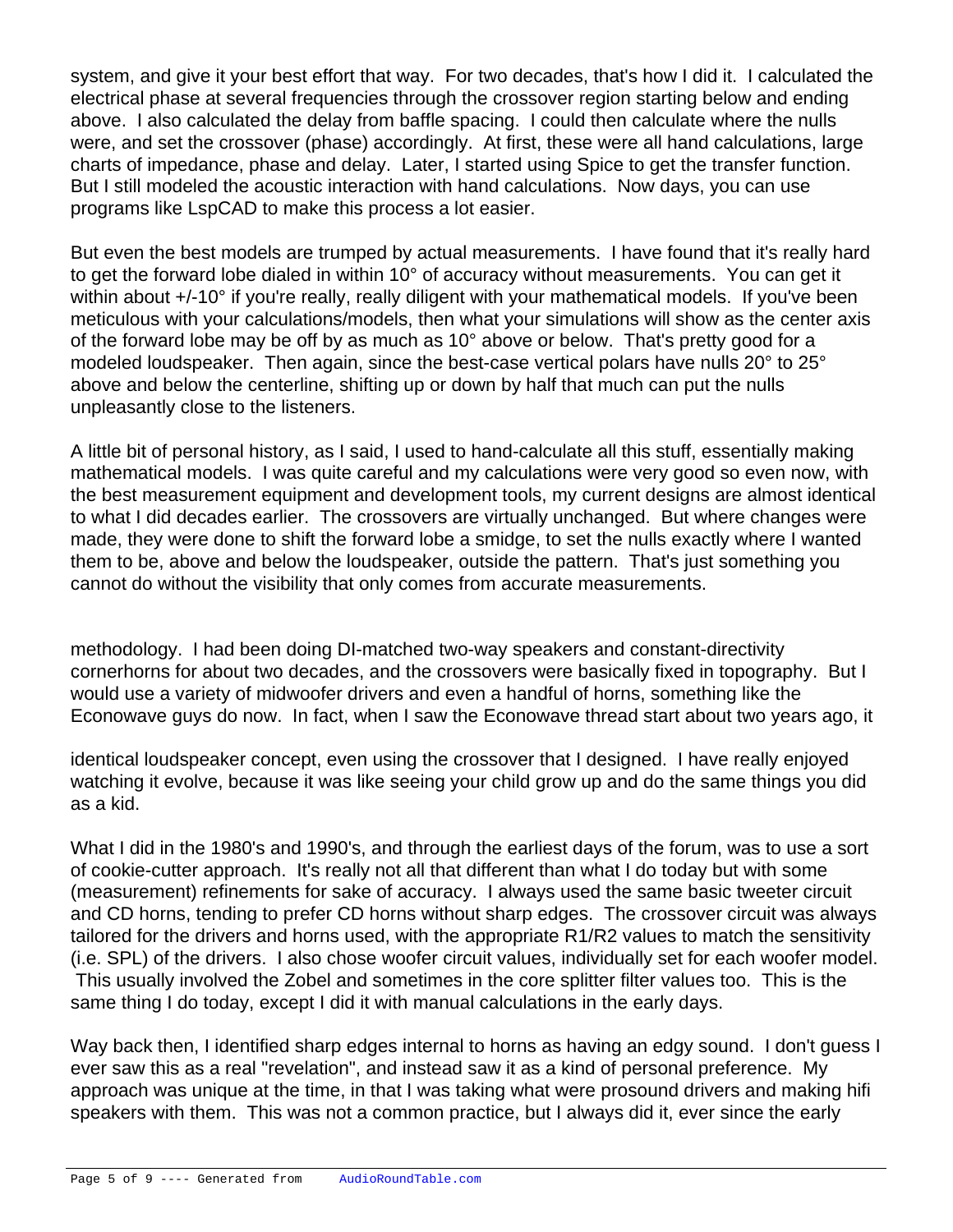1980's, using JBL 2205 woofers and the like. When I needed lesser expensive components, I used Eminence. This is exactly the same thing I do today.

Back in the 80's and 90's, most CD horns were Mantaray or BiRadial types, but I tended to avoid them, preferring older radial horns. The Peavey CH-3 was my favorite by the 1990's, because it provided a good pattern yet lacked the sharp edges of the Mantaray. The only thing I didn't like about it was its two-piece design, which on first inspection made me hate them, thinking they would buzz after a while. Not a single one ever did, but I always thought they looked bad with that horizontal seam. Still, it was my favorite horn for a long time.

I always thought the thing that made the CD horns with sharp edges sound bad to me was the fact that those edges caused discontinuities that would create acoustic reflections, causing spikes in the impedance curve and ultimately in the acoustic (time and frequency) response. I never focused on internal side-to-side wall reflections, as some now do, but was always concerned about the impedance spikes and the resultant aberrations in response. My main horns of choice were the Peavey CH-3 and Eminence H290, of which I later narrowed down to the H290 alone. I also worked with Martinelli to come up with a wood horn that would provide CD without Martaray style sharp edges, although his horn was not fully what I had envisioned. I later made my own wood horn that was even closer to what I really wanted.

I always made it my goal to provide constant directivity in the horizontal with a 90° pattern. In the cornerhorns, I saw this as being entirely possible through the audio band. Of course, room modes disturb the pattern at low frequency but that's a different subject, addressed with multiple

directivity in the horizontal plane. The free standing two-ways cannot provide CD below the tweeter's passband, but they can be designed to match directivity at the crossover point. This provides some degree of spectral balance, in that the midwoofer pattern collapses as frequency rises up to the crossover point, where it is matched by the tweeter and becomes constant. There is no swell in the power response at the crossover point. This is the design philosophy of the DI-matched two-ways. More properly, these should be called matched-directivity two-way speakers because it isn't DI that is matched, but rather horizontal directivity. Matching directivity in the vertical and the horizontal planesMy loudspeaker designs also have been given a lot of effort to optimize performance in the vertical plane. That's really the hardest

part, in my opinion. Lots of competent designers have put a lot of emphasis on it, and rightfully so. It is important to me that horizontal directivity be matched at the crossover point, and vertical directivity too, in a manner of speaking.

You can't match the vertical patterns, per se, but you can make sure the vertical nulls are spaced outside the intended coverage pattern, and you can use horns with vertical beamwidth smaller than these angles for most of (ideally all of) their passbands. Of course, there are competing priorities, as with all things, and in this case, the balance is in limiting mouth height, which reduces vertical spacing and therefore widens the arc between vertical nulls and increasing mouth height, which can lower the frequency where vertical control is maintained. Generally, a compromise is struck, and the horn size is chosen so that it is not so large the null angles are inside the pattern at HF, but large enough it gains vertical control as close as possible to the crossover point. Usually, the nulls are cutting into a widening (vertical) pattern at MF in the crossover region, and the horn gains control shortly above that point.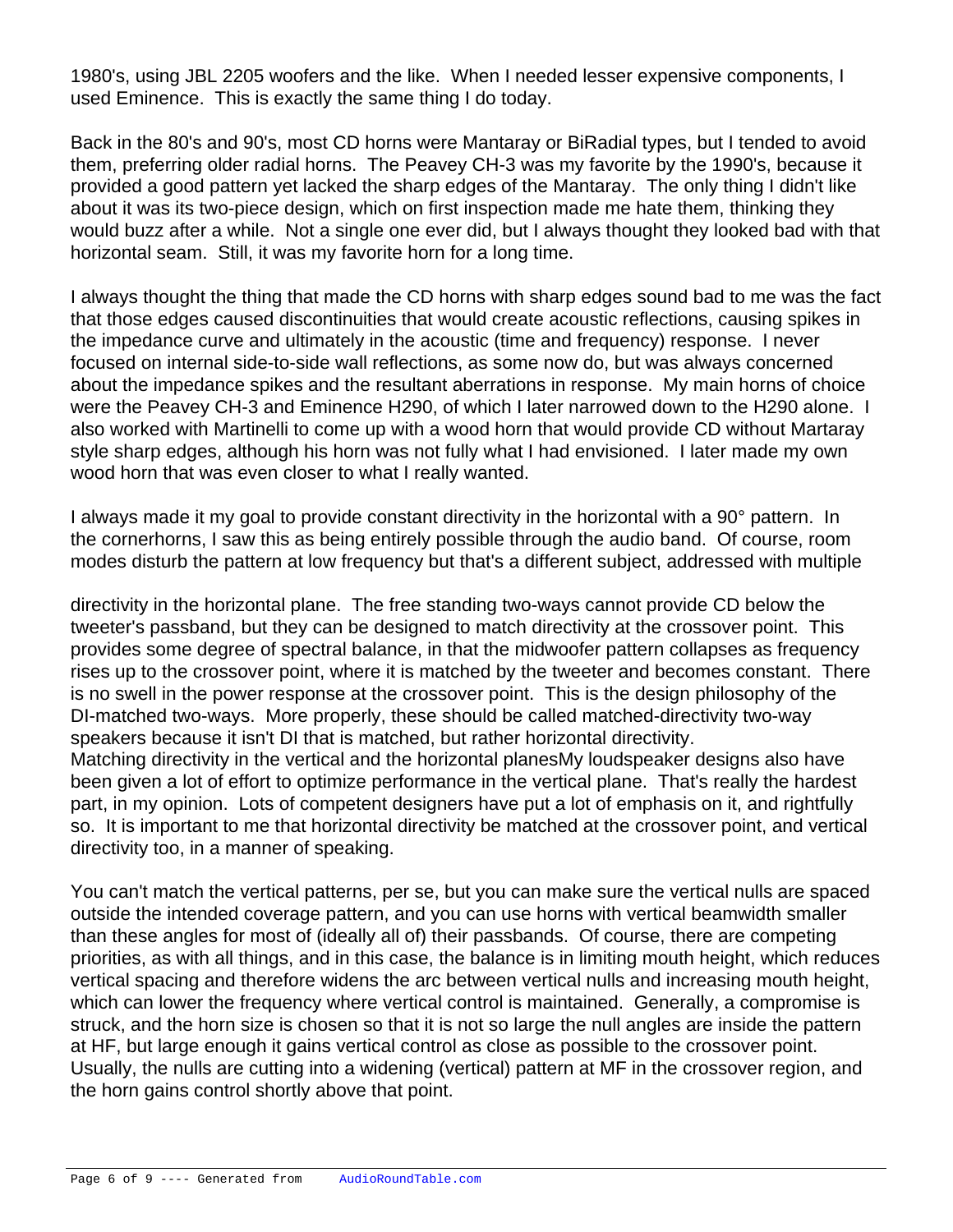It has surprised me, frankly, almost to the point of amazement, to see some designers of DI-matched two-way loudspeakers that place no emphasis on performance in the vertical plane. One that comes to mind is Geddes, who takes great care to match the horizontals and reduce internal reflections, even edge diffraction, but then completely ignores the verticals. As a result of this inattentiveness, the vertical nulls from his loudspeakers in many cases are alarmingly close to the baffle normal, i.e. straight forward.

The Summa, for example, has a vertical null just a few inches from the baffle normal, even several feet back. I believe it was determined you had to sit ten feet back just to have a pattern with nulls outside the dimensions of the speaker cabinet. Basically, this is a gross example of bad verticals. What I think is maybe worse, is the fact that he advertises the speakers as having good polar response, even showing charts of horizontal off-axis response and representing them in a way that purposely hides the poor verticals.

When asked how Geddes represents the data in his charts, his reply is "Its full space, based on only horizontal data, i.e. the polar pattern is assumed to be axisymetric - not perfect, but not bad either. The only error would be at the crossover where there is a vertical lobe that is not represented in the horizontal data." This isn't science, it's marketing, and I'm surprised to see it coming from a man with such impressive credentials. You cannot take a horizontal polar chart and rotate it, expecting the loudspeaker to provide this coverage in all angles. That kind of simplification is unnecessary, it's inaccurate, and even deceptive. As important as the horizontals are, they're relatively easy to get right compared to the verticals, which are also very important.

As I said earlier, most competent loudspeaker designers pay at least some attention to vertical coverage, especially those interested in producing a uniform reverberent field, i.e. constant directivity. The ceiling and floor are usually the two closest boundaries, so what the loudspeaker generates at large vertical angles is a pretty big part of the overall sound field. In my opinion, it would be best if the sound output was minimized at large vertical angles, particularly at medium and high frequencies.

Subject: Re: Crossover optimization for DI-matched two-way speakers, revisited Posted by [doucanoe](https://audioroundtable.com/forum/index.php?t=usrinfo&id=244) on Sat, 03 Jul 2010 12:04:03 GMT [View Forum Message](https://audioroundtable.com/forum/index.php?t=rview&th=15149&goto=63308#msg_63308) <> [Reply to Message](https://audioroundtable.com/forum/index.php?t=post&reply_to=63308)

I have spent time reviewing your findings in the past but have read it as an overview because of my lack of understanding. Last night, I spent more time with each link bullet point feel I'm getting a better grasp on your work in this area. I'm finding it helpful to jumping back and forth while reading it to better clarify terminology, theory and supporting data. It's starting to come together for me but it's a slow process for a rookie like myself

What I will say is this, in following your lead with the two implementations of your 4Pi design I have completed have produced wonderful results.

Following the formula of another now popular 2-way design has produced a "ambitious" speaker but a bit of a swing and miss in comparison. To be fair, some of this is probably due to the more economy minded compression driver used.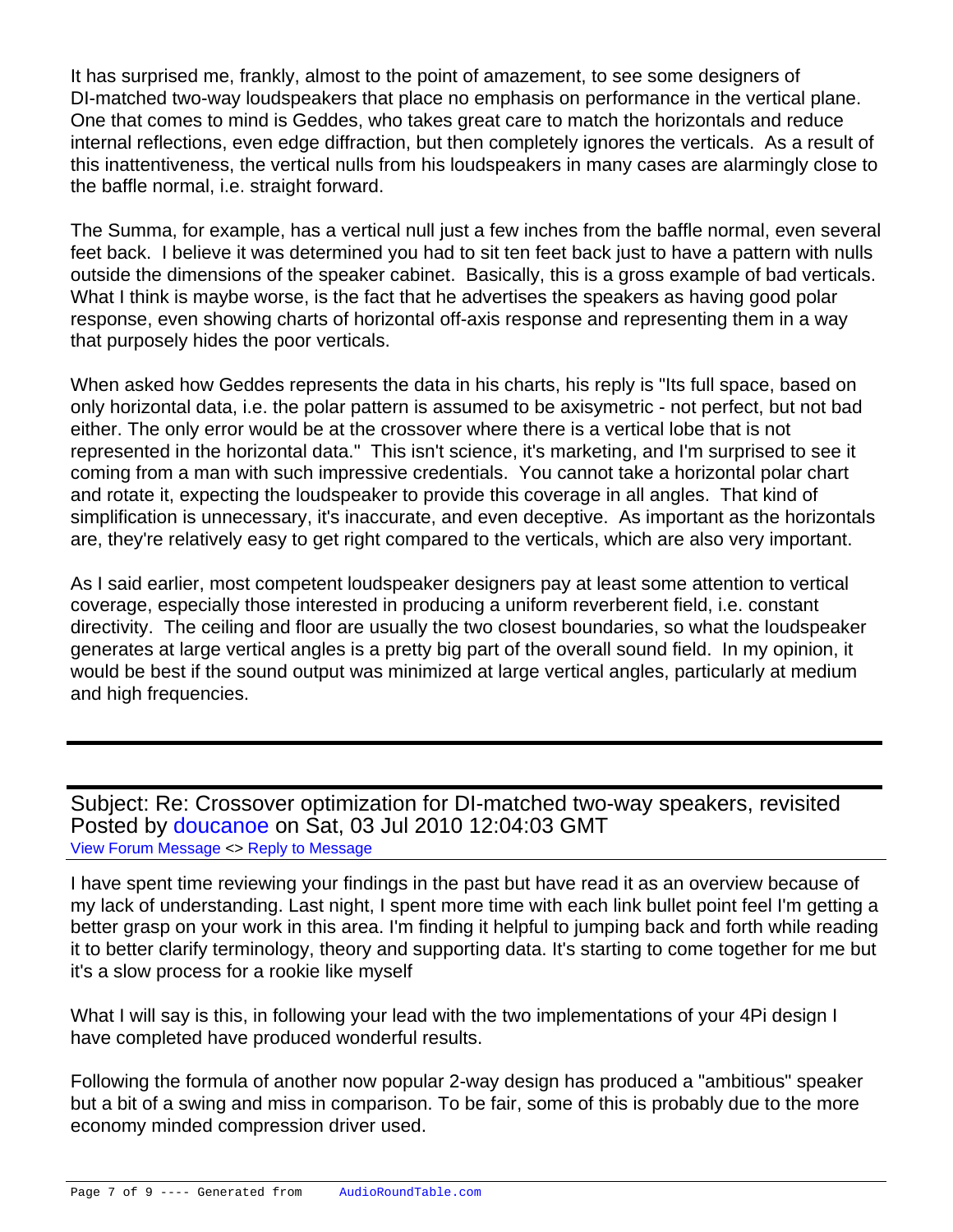I have organized much of the link info and commentary now and will be printing it out for some more formal reading time.

Thanks again Wayne.

RC

Subject: Re: Crossover optimization for DI-matched two-way speakers, revisited Posted by [Wayne Parham](https://audioroundtable.com/forum/index.php?t=usrinfo&id=5) on Sat, 03 Jul 2010 13:25:59 GMT [View Forum Message](https://audioroundtable.com/forum/index.php?t=rview&th=15149&goto=63309#msg_63309) <> [Reply to Message](https://audioroundtable.com/forum/index.php?t=post&reply_to=63309)

That's cool. For years, decades really, we were the only manufacturer making a loudspeaker like this. Now it has become a very popular format. I am happy with this because I think it raises the bar and brings better loudspeakers within reach of more people. Besides, imitation is the sincerest form of flattery.

Subject: Re: Crossover optimization for DI-matched two-way speakers, revisited Posted by [doucanoe](https://audioroundtable.com/forum/index.php?t=usrinfo&id=244) on Sat, 03 Jul 2010 14:17:00 GMT [View Forum Message](https://audioroundtable.com/forum/index.php?t=rview&th=15149&goto=63310#msg_63310) <> [Reply to Message](https://audioroundtable.com/forum/index.php?t=post&reply_to=63310)

Wayne Parham wrote on Sat, 03 July 2010 08:25

That's cool. For years, decades really, we were the only manufacturer making a loudspeaker like this. Now it has become a very popular format. I am happy with this because I think it raises the bar and brings better loudspeakers within reach of more people.

Besides, imitation is the sincerest form of flattery.

Ha! Yes it is so you must be doing something right

Funny story, When I first brought up the subject with spkrman57 a few years back he told me this...

" Ron, this is nothing new, Wayne has been doing this in the Pi speaker line for many, many years"